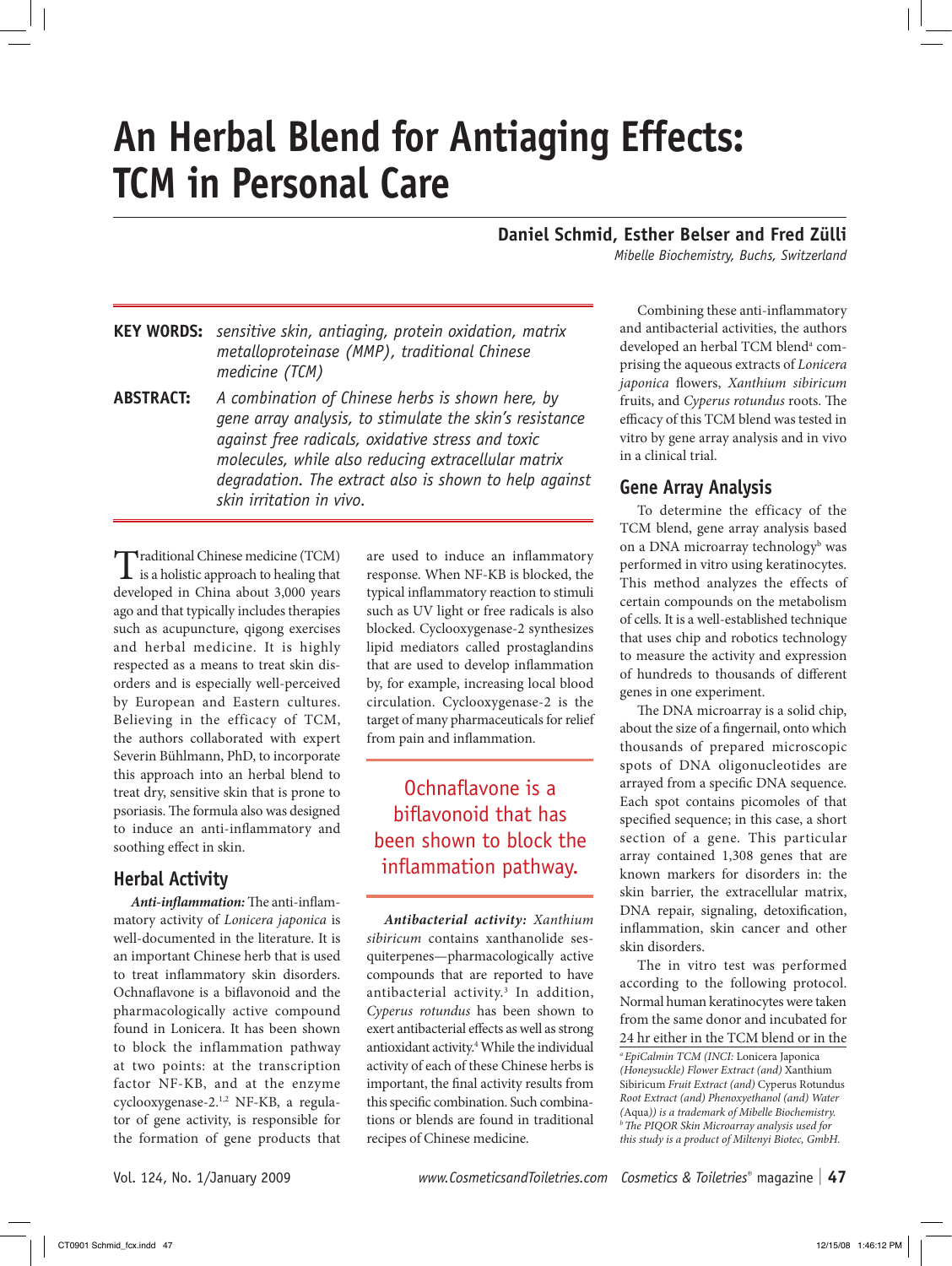medium only, which served as a control. Since RNA contains information on the activity of each individual gene, the cells of both cultures were centrifuged and the RNA of the cell pellets was isolated. The RNA of the control culture was labeled with a green fluorescent dye; the RNA from the TCM-treated culture with red fluorescent dye (preparation of the cDNA).

## The MMP family comprises enzymes responsible for degradation of the extracellular matrix.

The DNA array was incubated with both labeled RNA preparations. Laser scanning was then performed on the DNA array (see **Figure 1**). A green fluorescent spot indicated the gene was less active and thus down-regulated in the presence of the active ingredient. A red fluorescent spot showed that the gene was more active or up-regulated. In the case of no difference in gene activity between the control and the TCM-treated culture, the corresponding spot was fluorescent yellow.

The results of the gene array are summarized in **Table 1**. Only those genes that were highly up-regulated  $(> 1.9)$ , or highly down-regulated (< 0.4) were taken into account for the efficacy evaluation. The highly up-regulated genes could be grouped by researchers into one main cellular function—protection against free radicals, oxidative stress and toxic molecules, and include:

- Gamma-glutamylcysteine synthetase is the enzyme used for the synthesis of glutathione, an important cellular antioxidant. Glutathione is a tripeptide with the sulfhydryl group of cysteine as its active site. In the reduced state, the sulfhydryl group can provide a reducing equivalent to unstable reactive oxygen species.
- Glutaredoxin and thioredoxin are both proteins that also contain sulfhydryl groups of cysteine residues as active sites. They compose an enzymatic system to deliver reducing equivalents or electrons.



*Figure 1. Laser scanning image of the microarray showing the effect of the TCM blend on the expression of 1,308 genes*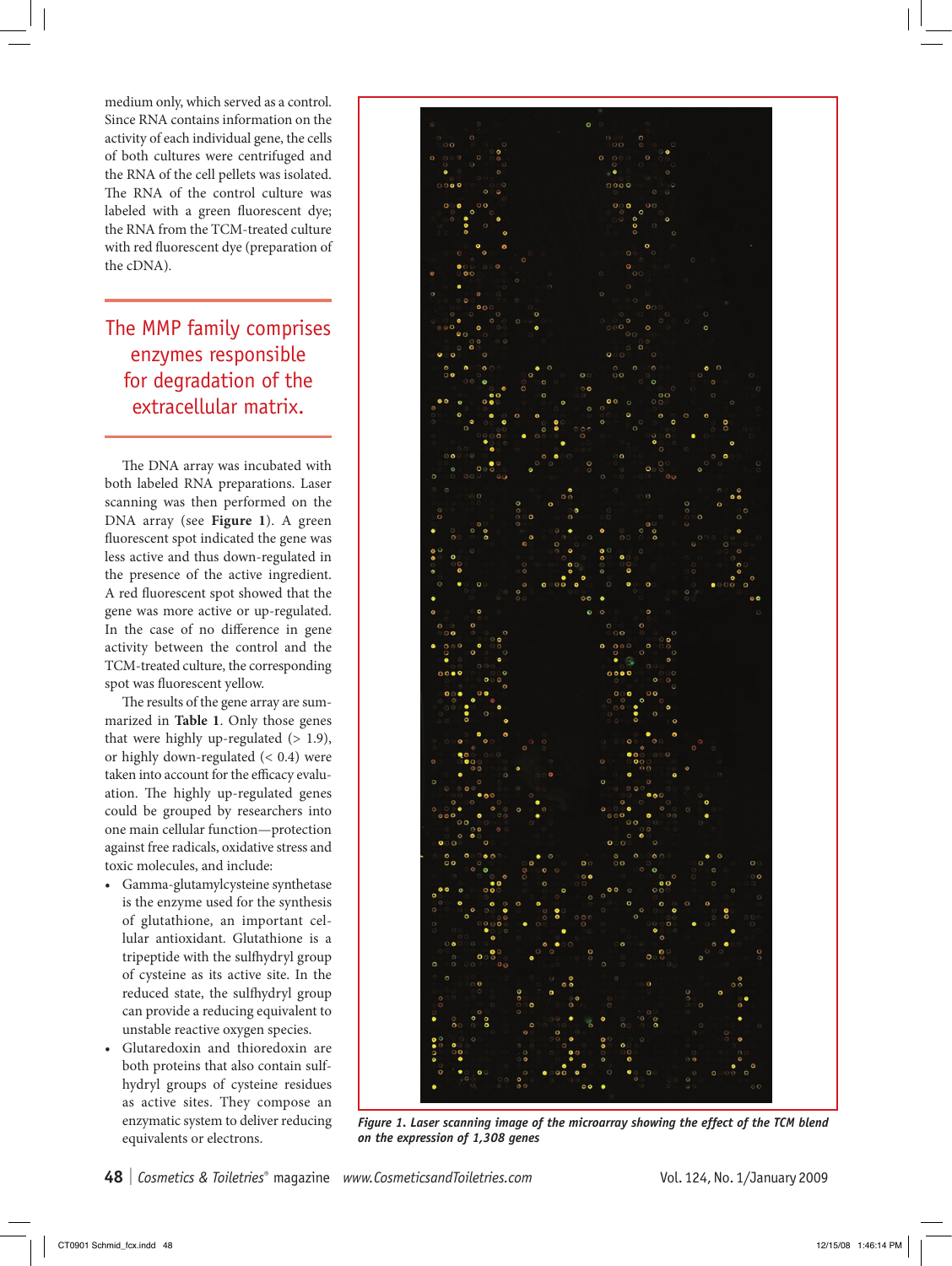- The heme oxygenase enzyme catalyzes the degradation of heme, an ironcontaining molecule that is important for binding oxygen in hemoglobin. Bilirubin, a degradation product of heme, is an efficient scavenger of reactive oxygen species. Thus, the up-regulation of heme oxygenase is therefore a means to protect cells against oxidative stress.
- The enzyme UDP-glucuronosyltransferase helps in the neutralization of fat-soluble toxic molecules such as drugs or environmental toxins. The enzyme increases their solubility in water by adding a glucuronic acid sugar molecule to them. The increased resistance against toxic molecules clearly helps to protect against skin irritation.

The up-regulation of these genes was not surprising because free radicals and oxidative stress are classic triggers for inflammatory reactions in the skin. Again, the most down-regulated genes encode three enzymes of the same family, the matrix metalloproteinase (MMP) family that comprises enzymes responsible for degradation of the extracellular

### **Table 1. Genes that were highly up- or down-regulated in keratinocytes after incubation with the TCM blend**

| Gene                                 | <b>TCM Blend: Control</b><br><b>Expression Ratio</b> | <b>Activity of Gene Product</b>                            | <b>Role/Function in Cells/Tissue</b>        |
|--------------------------------------|------------------------------------------------------|------------------------------------------------------------|---------------------------------------------|
| Gamma-Glutamylcysteine<br>Synthetase | 3.36                                                 | Biosynthesis of glutathione                                | Glutathione is a free radical<br>scavenger  |
| Glutaredoxin                         | 1.93                                                 | Thiol-reducing enzyme                                      | Redox regulation                            |
| <b>Thioredoxin</b>                   | 1.95                                                 | Thiol-reducing enzyme                                      | Redox regulation                            |
| Heme Oxygenase                       | 4.91                                                 | Heme degradation; induced by<br>oxidative stress           | Defense against oxidative stress            |
| UDP-Glucuronosyltransferase          | 2.57                                                 | Conjugation with glucuronic acid                           | Removal of toxic lipid-soluble<br>chemicals |
| MMP <sub>1</sub>                     | 0.11                                                 | Degrades native collagen                                   | Skin thinning                               |
| MMP <sub>3</sub>                     | 0.1                                                  | Degrades broad range of<br>extracellular matrix components | Skin thinning                               |
| MMP 9                                | 0.3                                                  | Degrades denatured collagen                                | Skin thinning                               |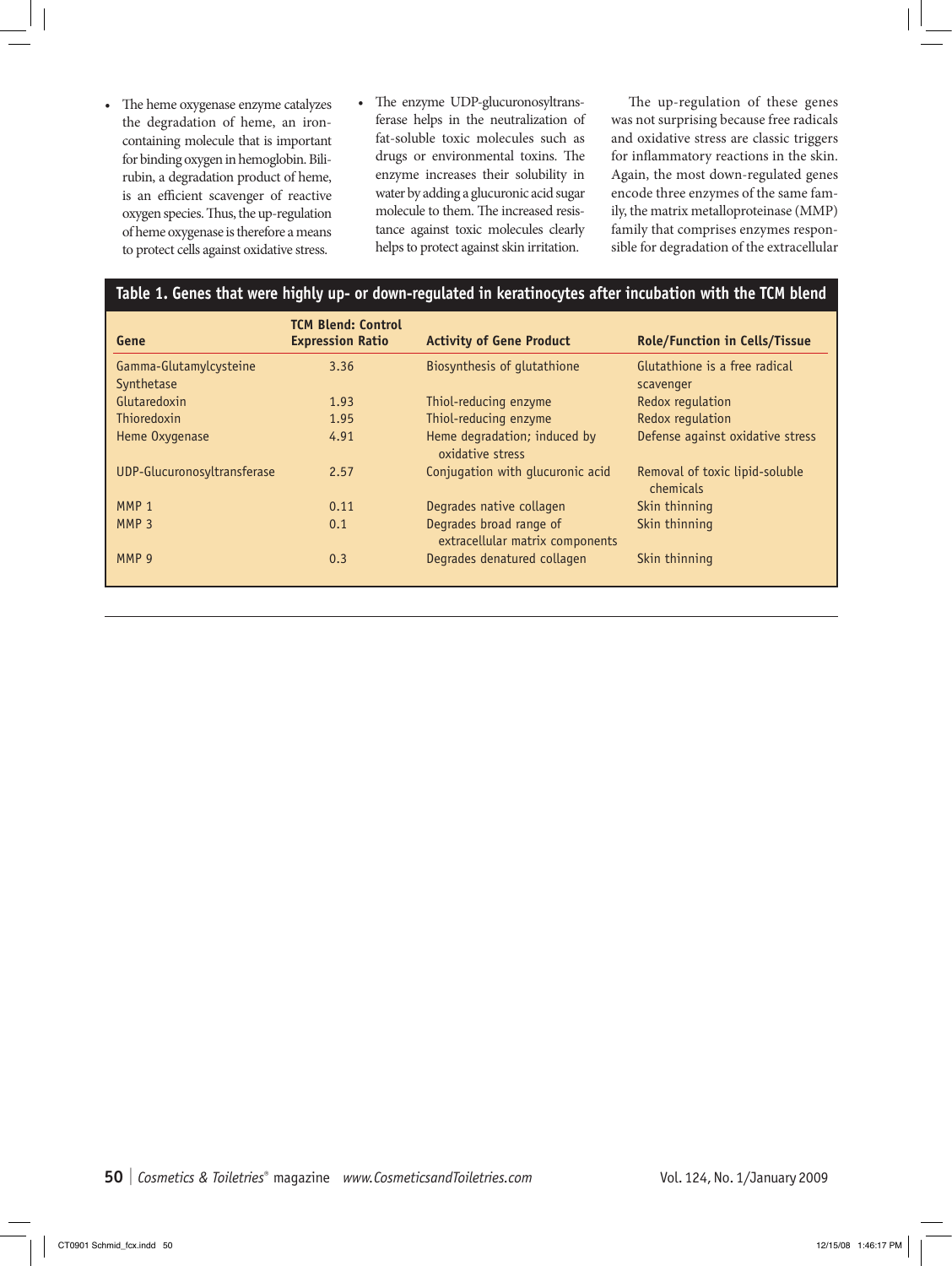matrix. MMPs play an important role in the metabolism of matrix components such as collagen and elastin and are essential, for example, in wound healing. However, it is also known that they are predominant in aged skin and lead to an imbalance in the synthesis and degradation of matrix components, causing skin to lose its firmness and elasticity. MMPs also are involved in photoaging of the skin; exposure of skin cells to UV radiation leads to the up-regulation of the expression of MMP genes.<sup>5</sup>

Inhibition of the expression of MMPs or of their enzymatic activity is the mechanism of action of many actives against skin aging, including the TCM blend under investigation. The results in **Table 1** show a drastic down-regulation of MMP genes in keratinocytes after incubation with the TCM blend, suggesting its protective/antiaging efficacy.

## **Anti-irritancy Clinical Trial**

The soothing and anti-inflammatory efficacies of the TCM blend were tested with 20 subjects using the anionic surfactant sodium dodecyl sulfate (SDS) as the skin irritant. This is a well-known skin irritant that easily penetrates the skin and disrupts the skin barrier. A protocol was developed to test for regenerative as well as protective activities. First, an aqueous solution of 2% SDS was applied under occlusion for 24 hr to a test site on the inner side of the forearm. The TCM blend, a placebo cream, and a 5% TCM

blend cream were then applied after the first SDS application, twice daily for nine days (see **Formula 1)**.

A cosmetic blend based on historic TCM ingredients was designed to treat dry, easily irritated skin.

The resulting inflammatory response and its gradual disappearance during nine days was documented by measuring skin hydration<sup>c</sup> and skin redness<sup>d</sup>, then the SDS solution was applied again for 24 hr. On day 10, hydration and redness were measured to detect for possible protective effects of the TCM ingredient.

The placebo carrier cream (see **Formula 1**) contained a lamellar-organized lipid fraction comprising hydrogenated phospholipids, and despite the richness of the carrier cream, the cream containing the TCM blend still showed clear advantages over the placebo. For example, the redness of the zone treated with the active ingredient declined significantly faster after SDS application, and also showed less redness and thus better protection

*c The Corneometer CM 825 PC used for this measurement is from Courage & Khazaka GmbH of Cologne, Germany.*

*d The Chromameter CR 300 used for this measurement is from Minolta of Japan.*

against the second SDS application (see **Figure 2**). Compared to the placebo, the effect of the TCM test cream on skin hydration was even more pronounced (see **Figure 3**). After barrier disruption, application of the cream containing the active ingredient resulted in a faster, stronger moisturizing effect compared to the placebo, with highly significant protection against the second SDS application.

## **Conclusion**

A cosmetic blend based on historic TCM ingredients was designed to treat dry, easily irritated skin. Its effects on keratinocytes were tested in a gene array experiment measuring 1,308 markers for skin disorders. Results suggest the TCM blend offers strong antiaging potential.

Free radicals and oxidative stress are triggers for inflammatory reactions in the skin and over time, they become factors in normal and premature skin aging. The oxidation of proteins is especially regarded as a cause of cellular aging because oxidized proteins lose their activity and tend to form aggregates. They also cause the loss of cellular function and lead to tissue impairment.<sup>6</sup> The sulfur-containing side chains of cysteine and methionine are the principal targets of protein oxidation.

The tested TCM blend was found to stimulate the cell's own defense system by up-regulating the thiol-reducing enzymes glutaredoxin and thioredoxin; it therefore can be concluded that the

| Formula 1. The composition and percentage of the tested creams |                   |                     |  |  |
|----------------------------------------------------------------|-------------------|---------------------|--|--|
| Ingredient                                                     | Placebo cream (%) | TCM blend cream (%) |  |  |
| Lonicera japonica (honeysuckle) flower extract                 |                   |                     |  |  |
| (and) Xanthium sibiricum fruit extract (and)                   |                   |                     |  |  |
| cyperus rotundus root extract (and) phenoxy-                   |                   |                     |  |  |
| ethanol (and) water (aqua) (EpiCalmin TCM, Mibelle)            |                   | 5.00%               |  |  |
| Hydrogenated lecithin                                          | 30.00             | 30.00               |  |  |
| Sodium carboxymethyl betaglucan                                | 5.00              | 5.00                |  |  |
| <i>Prunus armeniaca</i> kernel oil                             | 4.50              | 4.50                |  |  |
| Sesamum indicum oil                                            | 4.50              | 4.50                |  |  |
| Pentylene glycol                                               | 4.50              | 4.50                |  |  |
| Butyrospermum parkii butter                                    | 3.00              | 3.00                |  |  |
| Phenoxyethanol                                                 | 0.50              | 0.50                |  |  |
| Cananga odorata                                                | 0.20              | 0.20                |  |  |
| Acrylates/C10-30 alkyl acrylate crosspolymer                   | 0.15              | 0.15                |  |  |
| Xanthan gum                                                    | 0.10              | 0.10                |  |  |
| Sodium hydroxide                                               | 0.06              | 0.06                |  |  |
| Water (aqua)                                                   | gs to 100.00      | gs to 100.00        |  |  |